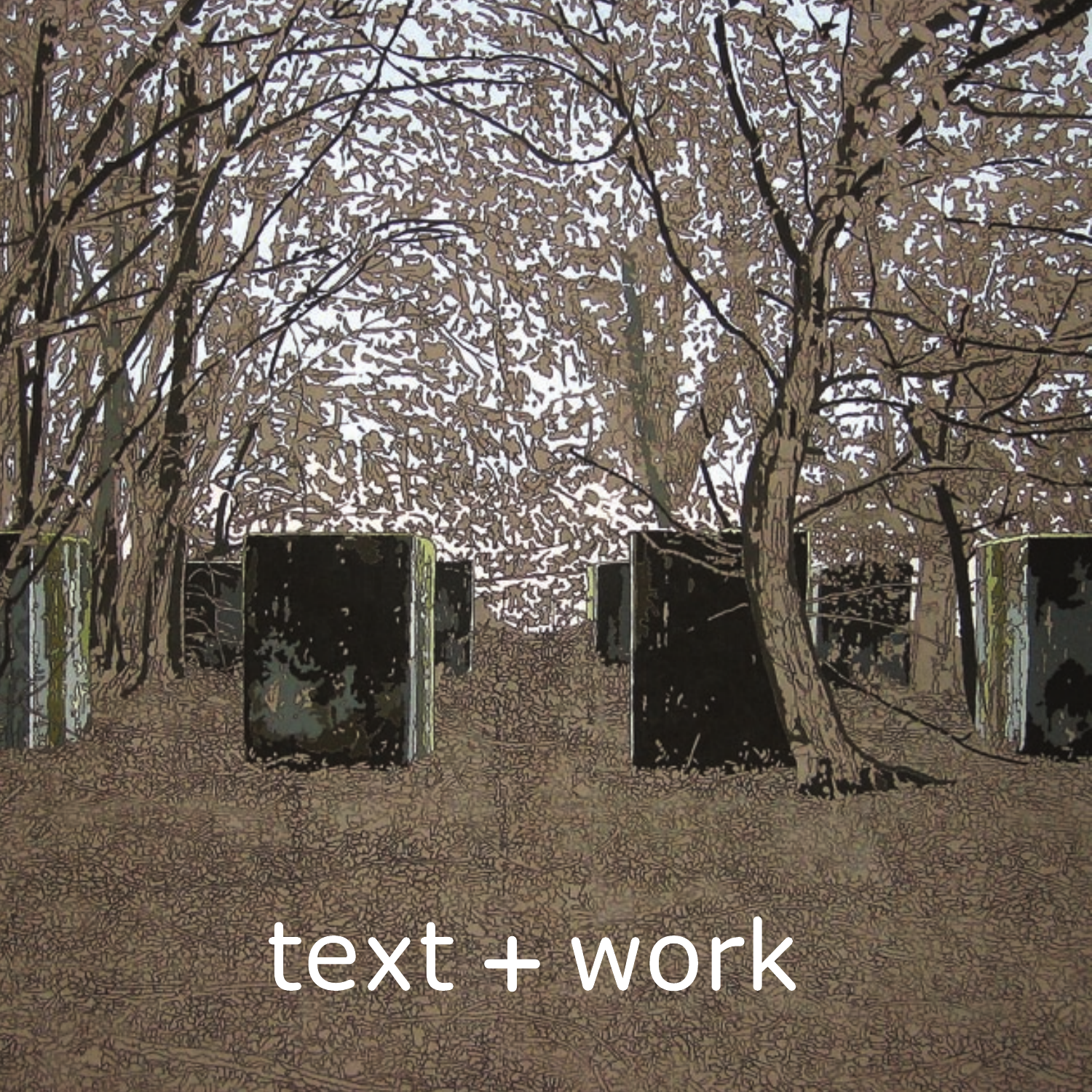### Against Nature

The relationship between man and nature is central to Roger Kelly's work. At the core of this is the relationship between experience, memory and history. Nature absorbs, erodes and engulfs mankind's tracks and histories leading to the eventual failure of permanence of purpose, event; of memory.

The process Roger employs is to create work that reflects these themes in the way that it first deconstructs a figurative composition and then partially reconstructs a revised, painted image. The process highlights the relationship between figuration and abstraction; this in turn mirrors the quiet conflict studied in the subject matter.

The compositions usually depict fictional places and subjects, being based on a number of separate actual and invented components. The use of linear drawing, printing and painting techniques alongside photography and collage has remained constant in his current practice but increasingly he is moving away from a tendency to appropriate the various elements within the work in favour of drawing almost exclusively from field trips and first person visual research.

His most recent work has begun to investigate objects sourced from forgotten military and memorial sites – anonymous sculptural objects reminiscent of bunkers, fortifications and gravestones, abandoned and being assimilated by the landscape that surrounds them, their histories or purpose becoming gradually lost or changed as they are engulfed. The work also investigates the notion that the landscape in this context can be interpreted as a malevolent, rather than passive, force, and is based in part on various visits to the South East England coastal areas.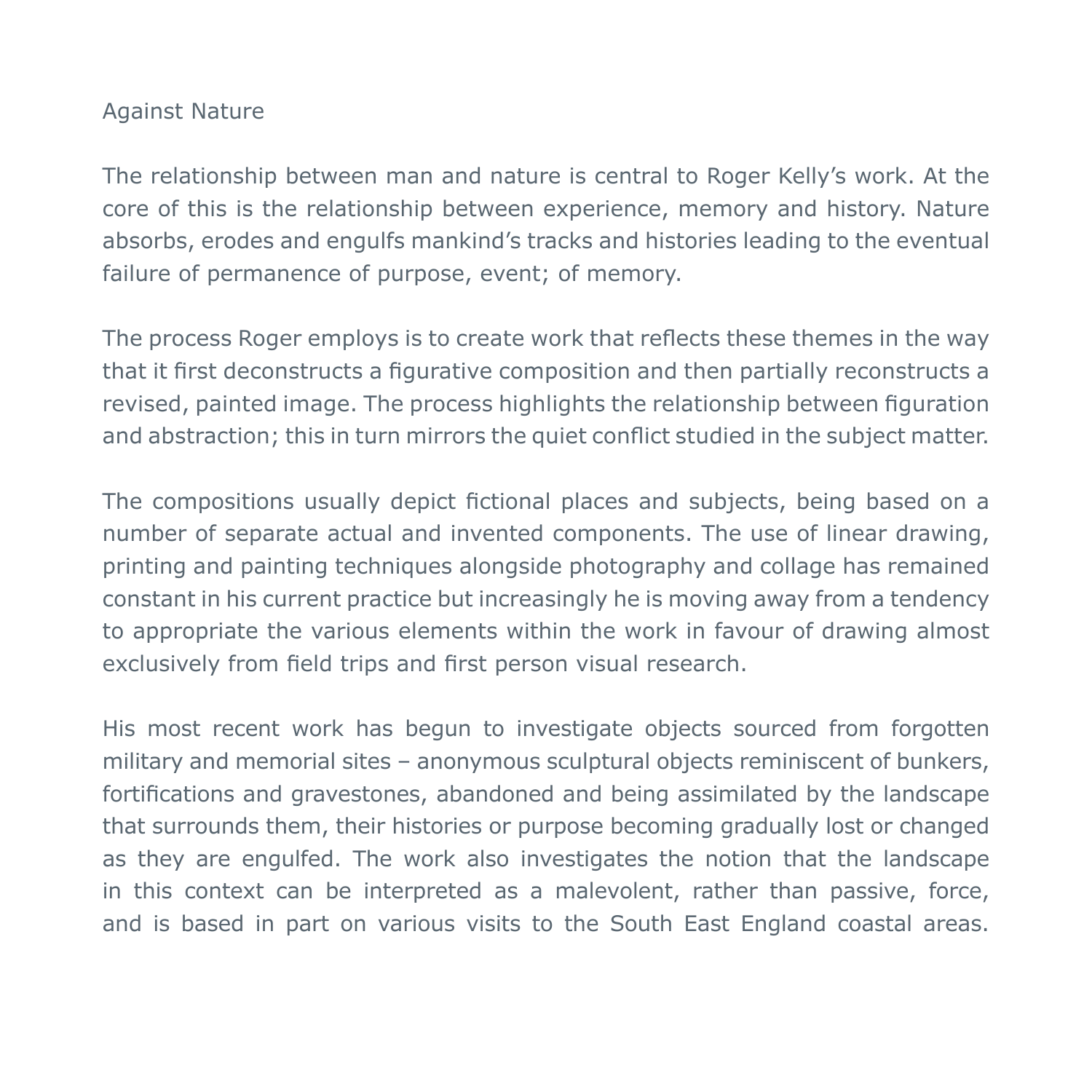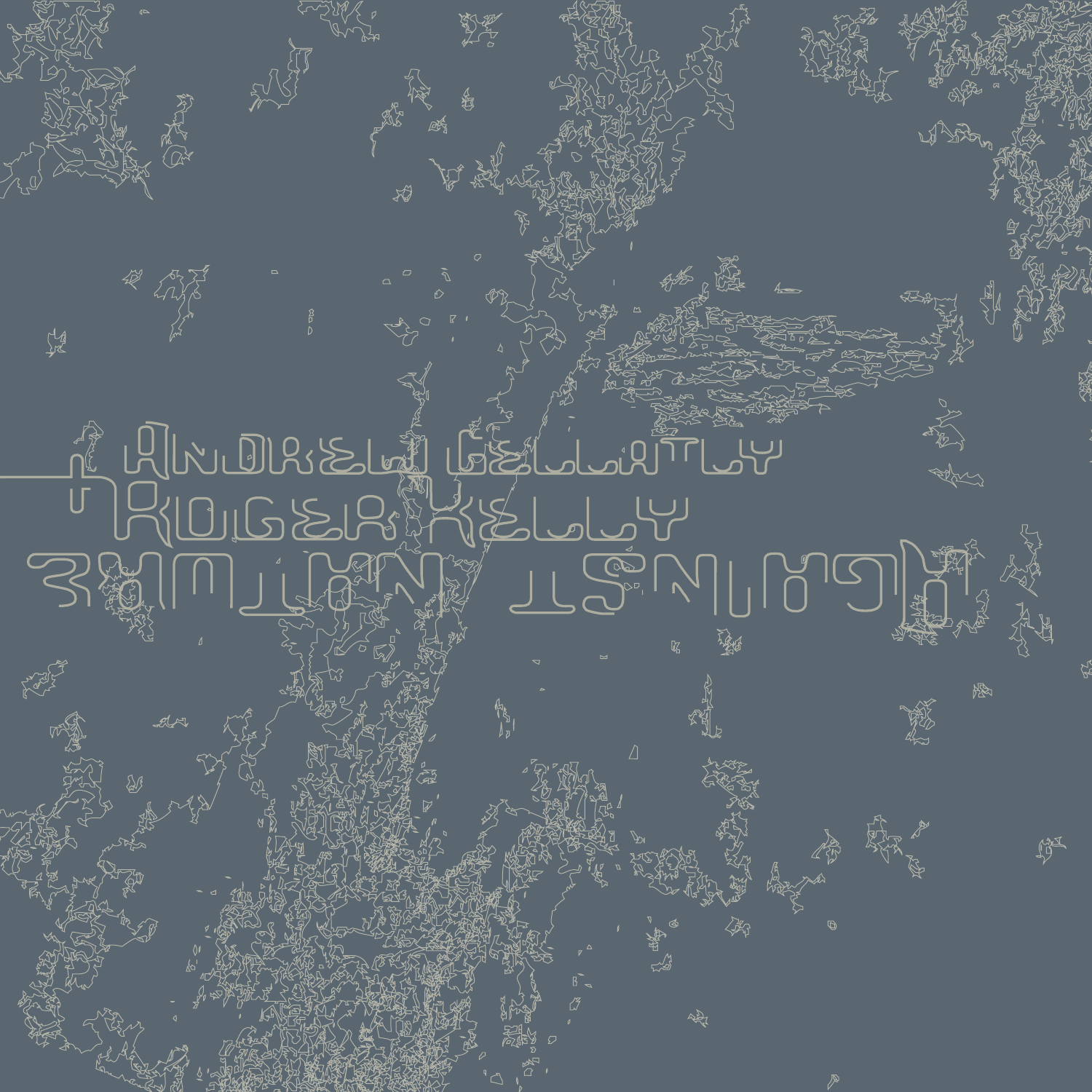text + work

Start with the most disturbing of Roger Kelly's works for this exhibition island – four rafts of almost buried concrete stretch away into a birch wood, but the vista is halted by a mound of dirt inexplicably heaped over them. Something about this unsettles: birch woods are the silent middle European places of atrocity – the tracks heading into them suggest unspeakable events, but instead of excavation here is a mounding, an inundation. A good set on which to remake a horror movie.

These concrete underpinnings are not in a remote forest, just a nature reserve not far from Kelly's childhood home. They are the remnants of coal workings in Lount, Leicestershire, not so much fallen into ruin as rising into ruin. They are the opposite of a ruined romantic site – they bring to mind the ice age, not the golden age.

Roger Kelly's new landscapes could be passed over as the work of a mildly twisted hobbyist, a bunker nut, a cement fabulist, but hobbyists tend to create idealised landscapes, ones that verge on the picturesque, under the thumb of human control. Kelly is exalted by the surrender of human control: this series of paintings are the vestiges of military and industrial adventure submerged in a guilty litter tray of soil and vegetation.

There are precedents for the uncomfortable feeling we get here, Robert Smithson's Partially Buried Woodshed, (1970) originally intended for Kent State University, the final act in Glyndebourne's recent production of Don Giovanni where the Don is trapped in a silted up room.

Mike Nelson's recent exhibition at Modern Art Oxford, Triple Bluff Canyon (May 2004), offered a politicised rereading of Smithson's already politicised woodshed perhaps suggesting a zeitgeist movement towards inundation.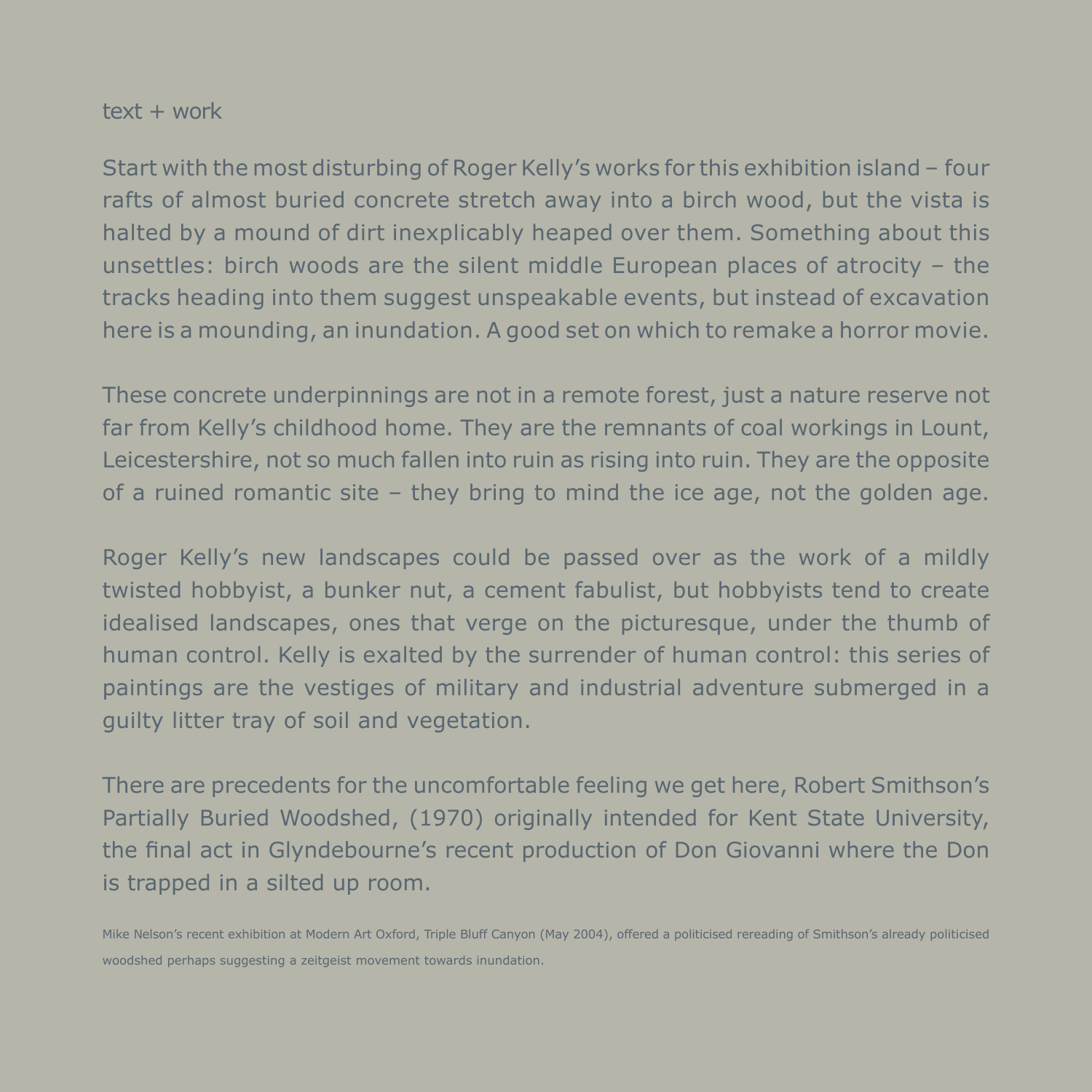Roger Kelly nods to Robert Smithson's huge scale land art projects such as Spiral Jetty (1970) and Amarillo Ramp (1973), but this sequence shares more in approach to Smithson's series "A Tour of the Monuments of Passaic New Jersey" (1967), where, in the dead light and bland heat of a September afternoon Smithson monumentalises drainpipes, outfalls and waste pipes, transforming them into gorges and mountain peaks. A child's sandbox becomes a model desert of disintegration or an open grave in which the children play happily. Like Smithson, Kelly is articulating a world seen from the perspective of geological time instead of historical time. Huge – energy draining forces are at work. The siting of Kelly's bunkers and earthworks recalls the magic rules of the past that governed the disposal of monuments – directions of the equinox, the stopping of time.

As Smithson notes, "when a thing is seen through the consciousness of temporality, it is changed into something that is nothing." This all-engulfing sense provides the mental ground for the object, so that it ceases being a mere object and becomes art.

As a part of his research for this project Roger Kelly visited the sound mirrors on the Kent coast that were built in the 1920's and 1930's in anticipation of air or sea attack. The parabolic concrete reflectors point out into the English Channel gathering atmospheric noise and relaying it to an operator seated in the base of the mirror. They were quickly overtaken by Radar and like all fortifications fell victim to their own ambition. The filmmaker Tacita Dean also attempted a project based around the sound mirrors in Hythe, Kent: a black and white 16mm film titled Sound Mirrors (1999), She observes: "When they were built nothing stood between them and the sea; and between them and France. Now the ground where they stand has been flooded and turned into a gravel pit. The mirrors have begun to erode and subside into the mud; their demise now inevitable." Tacita Dean: Location. Exhibition catalogue, Museum für Gegenwartskunst, Basel, 2000. p.40.

Roger Kelly has a flexible view of the past. The bunkers in Kelly's paintings lie outside of time, though they are recognisable sites.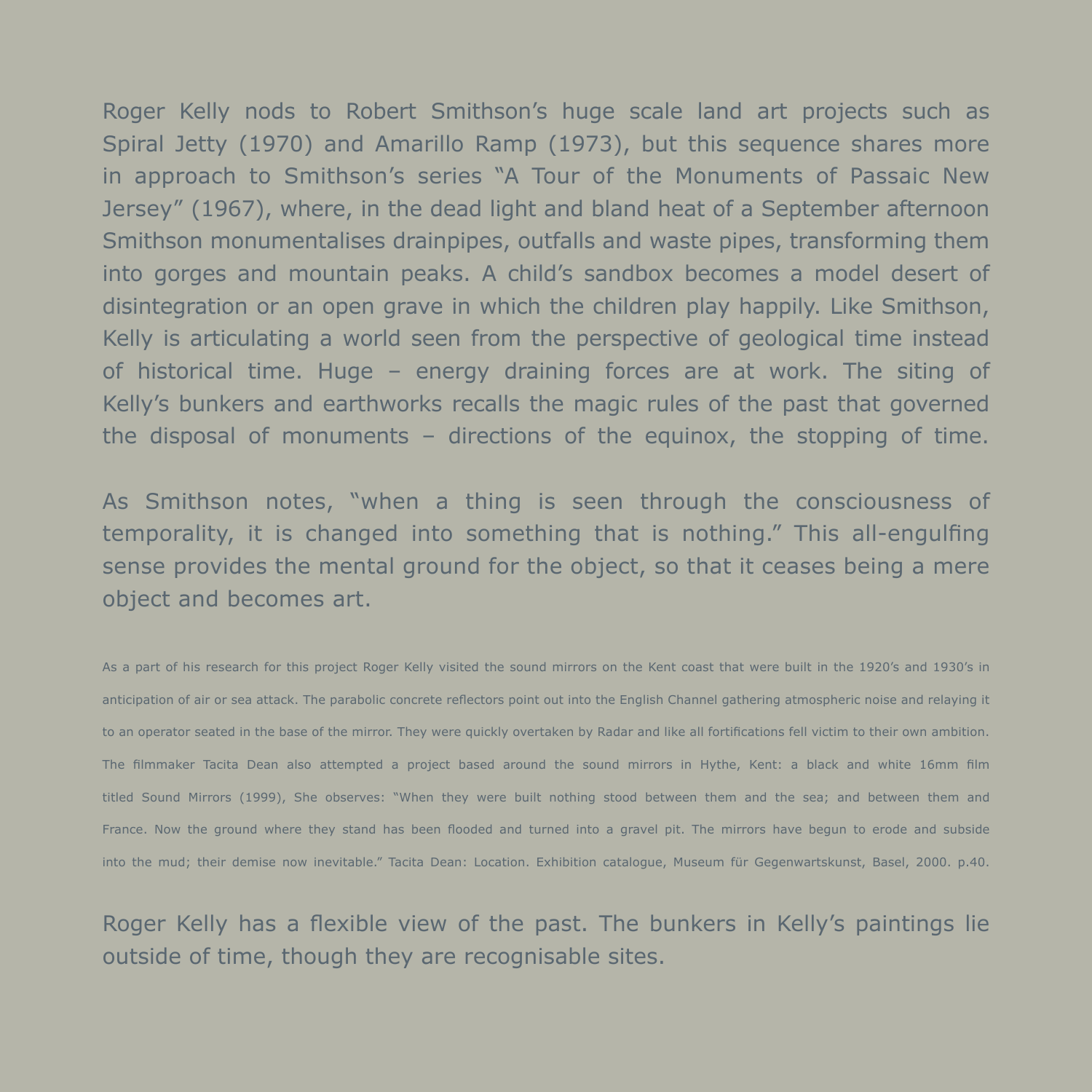#### Concrete

Frequently Kelly's concrete has deep grooves like a sheet of corrugated paper. The effect in some of the pictures is like a wrapping. Other times it is striated, verdigrised, rarely smooth and grey.

The tank traps at Potter's Bar, eight doleful concrete blocks Reconstruction are a domesticated and overgrown take on Donald Judd's Marfa installations – but in the Texas sun they are a row of lustrous blocks; in the empty quarter of Nicholson's Greater London Street Atlas a formation of mossy concrete cubes, prehistoric blocks trapped on a forest stage of mud, a pastoral Baghdad.

## Bunkers and failure

Why should bunkers be so suitable for colliding time and landscape? It intrigued me that Roger shares an interest both in Robert Smithson and in WG Sebald. Sebald, who taught German literature at the University of East Anglia, has been ever more widely read since his death in 2001. He was the possessor of the saddest face ever, a melancholy walker and landscape fabulist. In one of Sebald's bestknown semi-fictional works Austerlitz he writes of the Belgian fort at Breendonk outside of Brussels. During the Second World War it was a German reception and penal camp and since 1947 it has been preserved as a national memorial and museum, but in Sebald's acute perception it is a bottomless sinkhole of loss.

"When I look back at the crab – like plan of Breendonk… the darkness does not lift but becomes heavier as I think how little we can hold in mind, how everything is constantly lapsing into oblivion with every extinguished life, how the world is,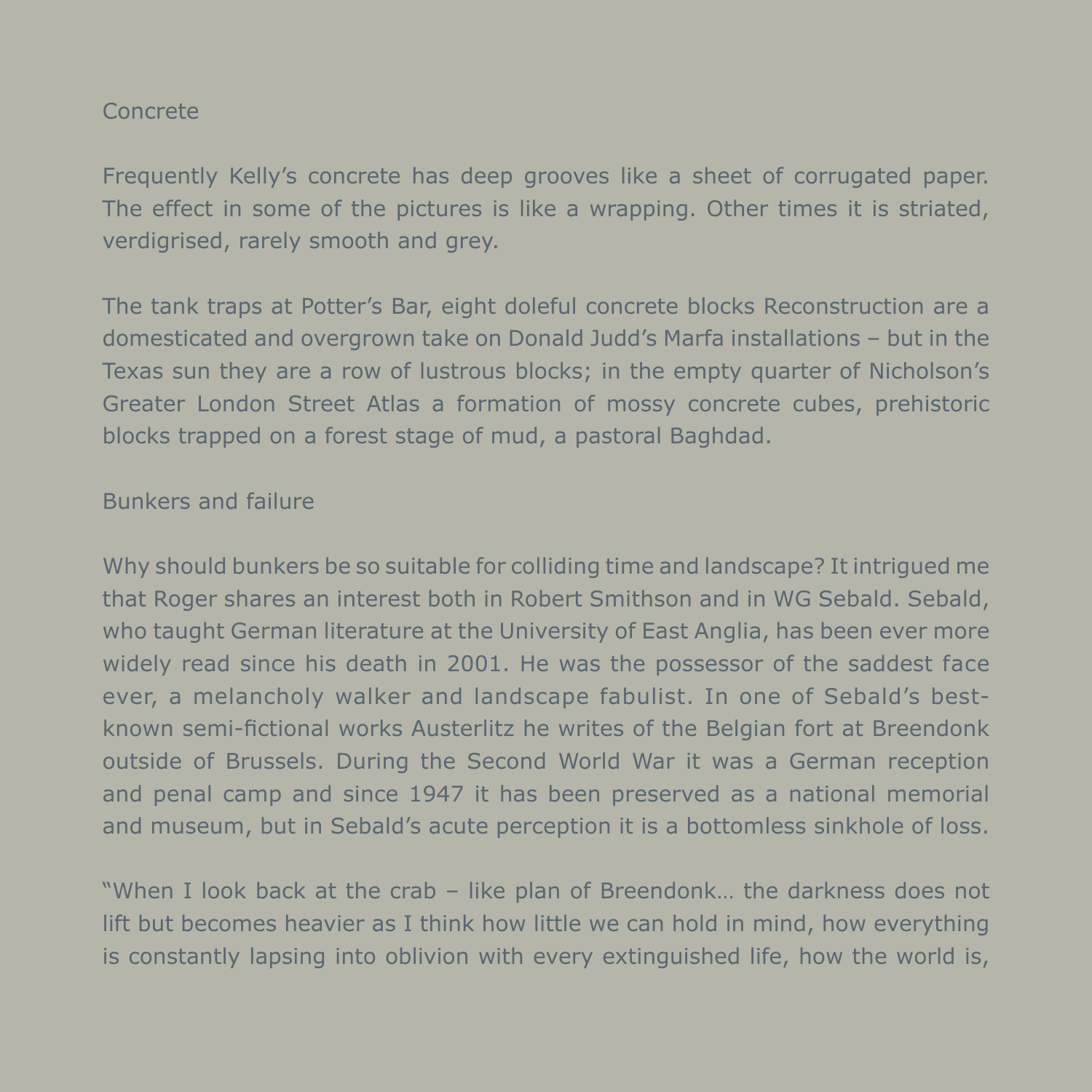as it were, draining itself in that the history of countless places and objects which themselves have no power of memory is never heard, never described, or passed on."

WG Sebald Austerlitz penguin Books 2001 pp30-31

Breendonk and all the thirty miles of fortifications around it had proved utterly useless and always insufficient for the defence of the city and the country. This is, says Sebald's character Austerlitz, the usual result of resorting to measures of fortification – you drew attention to your weakest point practically inviting the enemy to attack it. The bunker, the half-buried cancerous concrete block, is simply an evocation – as I read it – of failure, with all of the complex emotional, sociological and political dimensions failure suggests. Failure experienced as a memory and so given a pattern in the now.

Kelly's walk through the stranded bunkers of the British coastline and woodland is a way of winding the clock back, of finding objects both cemented in time and outside of it. Each of Roger Kelly's paintings is a headstone marking a memory. Each of the paintings unhinge their original content (bunkers, concrete) from their final appearance which is not indexical but highly contingent on the density of pattern that he allows to saturate the picture plane.

The beginnings of western landscape painting and photography called for a Cartesian subject who in turn could legitimate the picture of "culturated" nature. This knowing and seeing (but not being seen) had an ideological function, positioning man as a coherent source of visual knowledge. Kelly's pictures, which at first seem to represent something vaguely identifiable, (a hut, a retreat) confound us and our desire for coherence. Domestic buildings of less than normal size – a cottage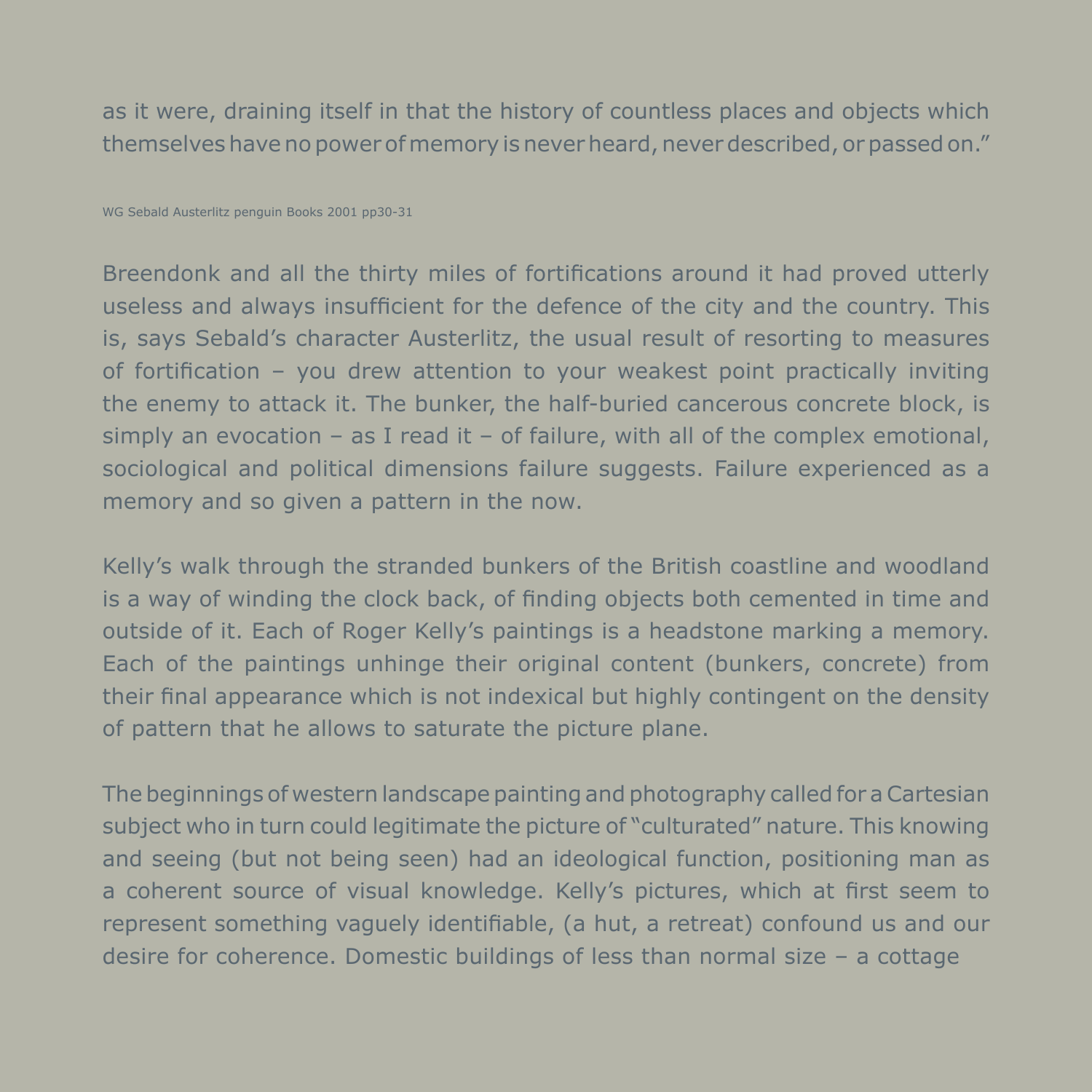in the fields, the lodge, the pavilion for viewing the landscape – are those that usually offer us the semblance of peace, but these small buildings cast the shadow of their own destruction, and are designed from the first with a nagging knowledge of their existence as ruins.

#### Repression

What happened yesterday coexists with what happened fifty years ago – in Kelly's work it coexists in the same mental and physical space. Things here are withheld and repressed – what remains must carry all the meaning.

While the unbleached linen base is always there, so too is a jigsawed framework bleeding through like a stain chemically revealing itself.

Ulrich Loock's observed that the works of the Belgian painter Luc Tuymans are "authentic fakes" – that their means and handling are not the result of some inner compulsion or romantic vision, but of considered choice. With Kelly there is fakery too, manifest in a considered swerve away from the romantic.

#### Bunkers and the Ocean

In his first book, titled Bunker Archeology, Paul Virilio, the French theoretician of "grey ecology" and information theory, chose to write about the coastal fortifications of France. The Atlantic wall has never been as hot a topic for concrete junkies as the Maginot or Siegfried line, but in less than 4 years this system of fortification came to be made up of 15,000 separate concrete constructions. In the aftermath of the war Virilio started the research of this defence system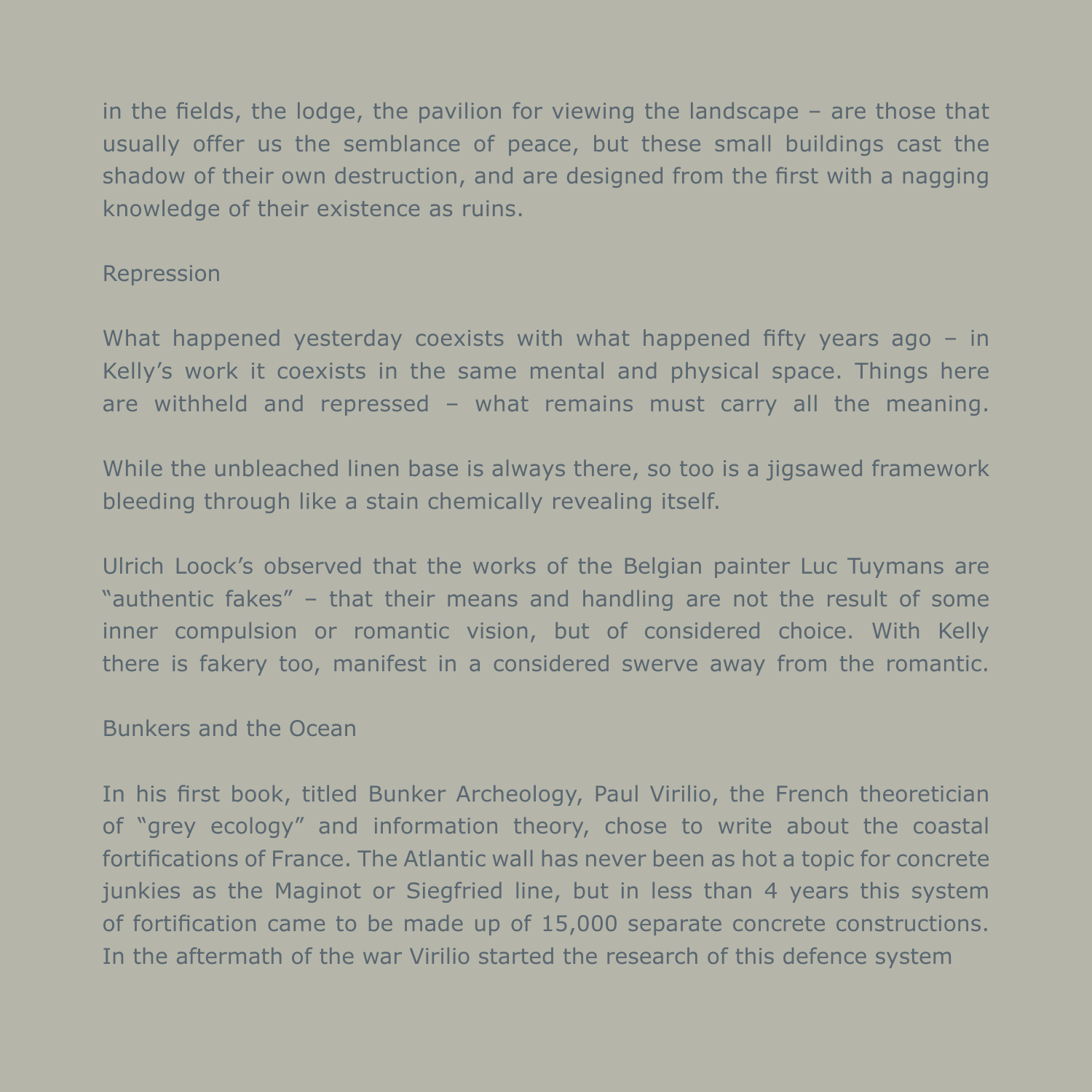from a new point of view – a combination of the objectivity of the documentary maker and historian as well as the hard-bitten chronicler of deterritorialization. He recognised the anachronistic state of these batteries and bunkers, their already decaying state so close to the water.

"Seeing the oceanic horizon" says Virilio, "is indeed anything but a secondary experience, it is in fact an event in consciousness of underestimated consequences."

Paul Virilio, Bunker Archaeology (1975) Princeton Architectural Press, Princeton NJ 1996.

For Virilio, as for Kelly, bunkers offer a place that can be experienced intuitively.They throw up an echo of Henri Bergson in the way that the primordial functions as a lived time and space. In the late nineteenth century the philosopher Bergson theorised our relationship with the world as an extended intersection of memory and matter.

The simple act of observing a sunset may, for example, reconnect us directly with ancient events. Perception involves duration, not simply in the time taken to observe but in the sense of "an effect of memory which prolongs one into another plurality of movements". There is no perception "which is not full of memories" and, consequently, of desire.

Henri Bergson Matter and Memory (1896/1908; New York Doubleday and Company 1959) Amelia Jones notes that Bergson's acceptance of the

radical contingency of what we believe to be real on our own perception parallels both phenomenology and post-structuralism.

There is in Kelly's work, like that of Virilio, an uneasy recuperation of the natural world, an ongoing tension between this world and the one created by modernism's idealising influences.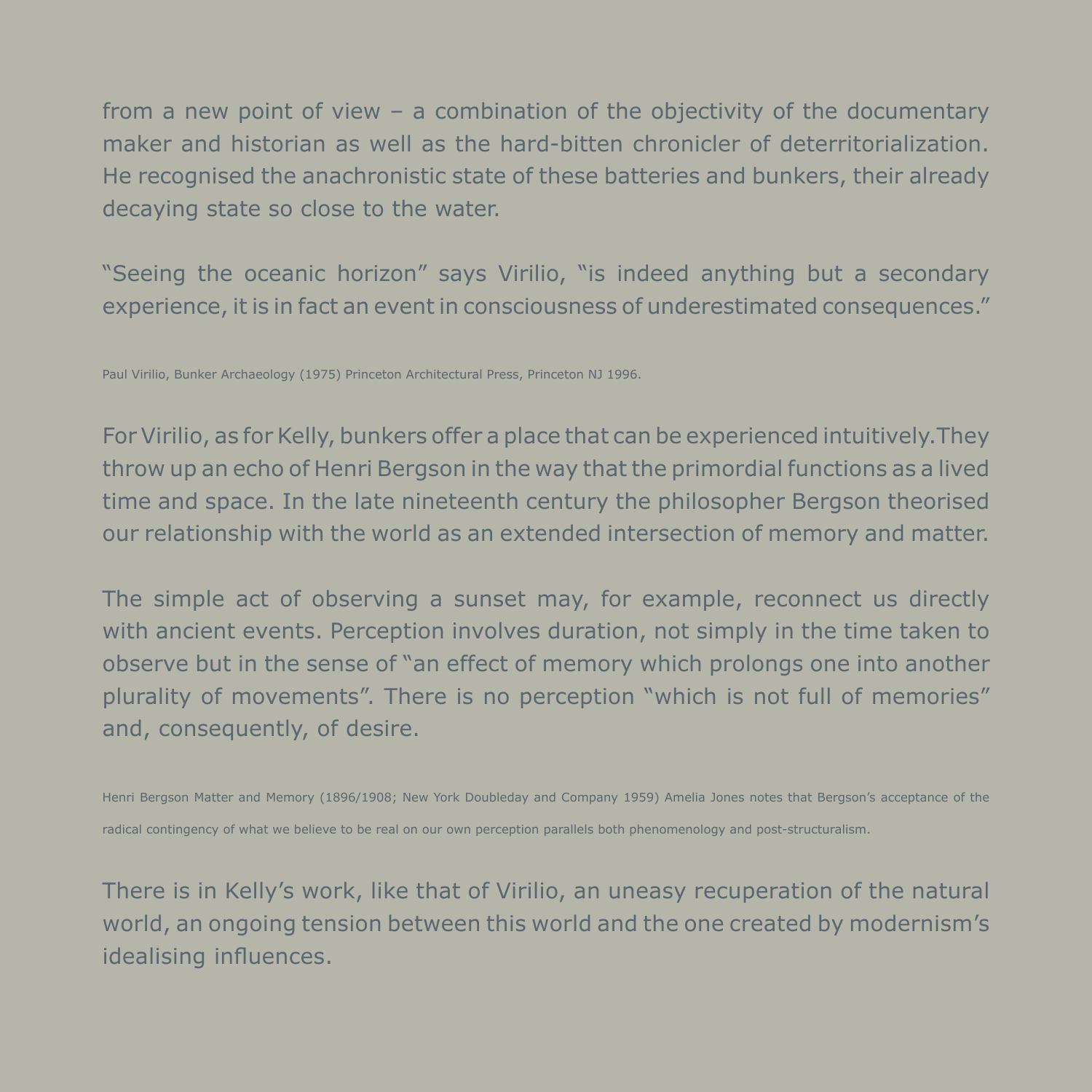## The Forensic

It's no coincidence that all the subjects of Kelly's work are depicted dead centre of the picture. Deserter (2004) is a painting executed in a crime scene fashion. The forensic centred gaze is an unwavering part of the series, and Kelly's undertaking.

There is a further cinematic reference here, to the work of Stanley Kubrick whose cinematography – think of the receding corridors in The Shining or 2001 A Space Odyssey – carries with it a symmetrical menace. That's the sort of deathly precision Kelly is shooting for here.

# **Camouflage**

Camouflage is literal in Kelly's new paintings, blocks of man-made cement hide in the grass and trees. Indeed Kelly's paintings are moving further into the realm of camouflage – of disguising a problematic object in plain sight in order to hide it from someone or something.

But there is another issue that critics and curators have to deal with – how to see the work behind the camouflage, and at the same time respect the reasoned existence of the camouflage in the first place.

As in the work of Gerhard Richter, who has laid out an elaborate sequence of stylistic allusion, camouflage operates as a means of preventing people drawing obvious interpretations of the work but also to create a hiding place, a painter finding a space to work.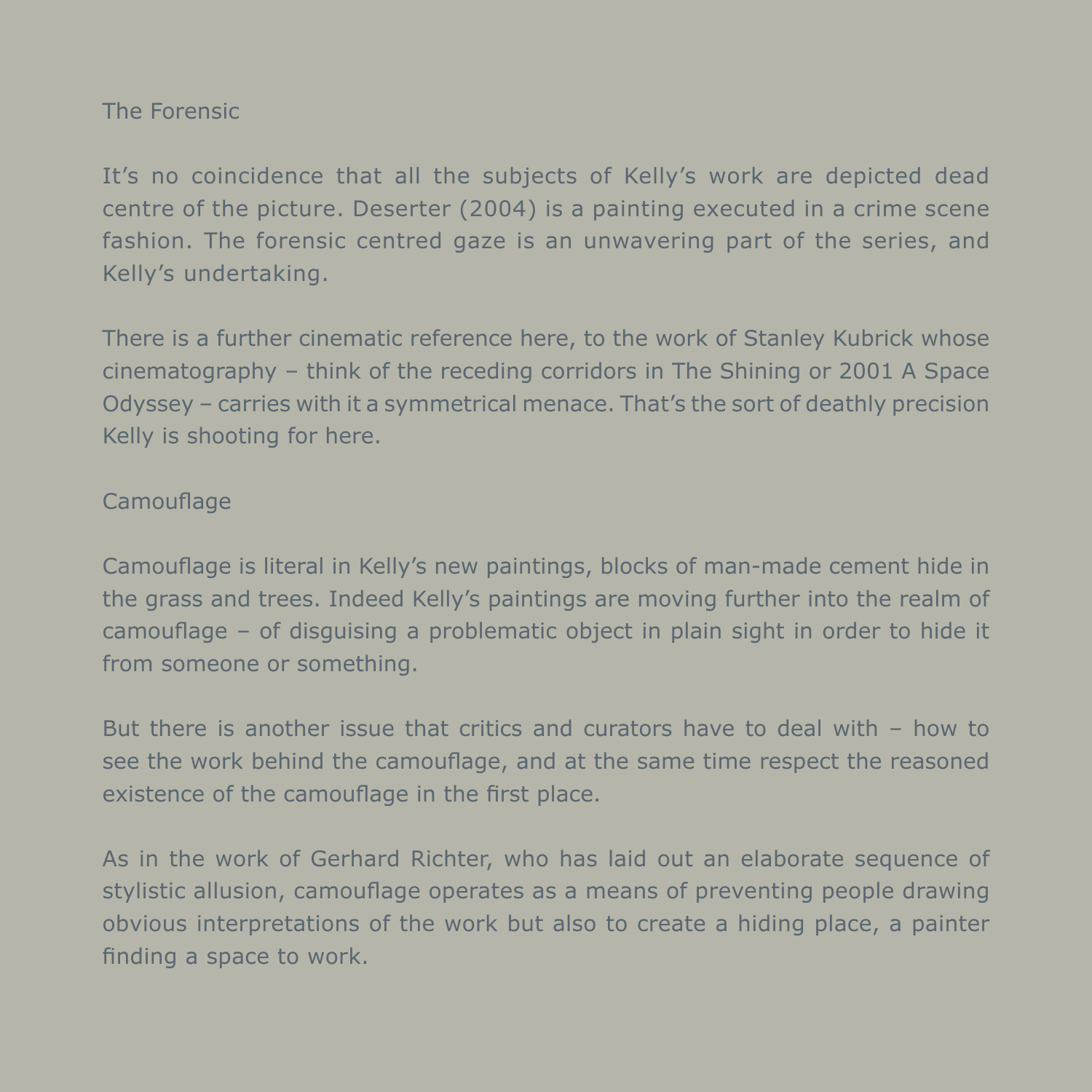Last year Roger Kelly and Bob Matthews put together a large touring group show titled "Yes I am a long way from home". It comprised UK painters flirting with but ultimately rejecting the idea of the natural sublime.

As an inflection point in the careers of both artists this is fundamental. Kelly's pre-2003 landscapes had the magisterial coherence of an Albert Bierstadt painting say, but with suggestions of a casual destructiveness thrown in. There are vistas like remote meteorite crash sites where splintered and burnt forests exist under bare skies, assembled from a central casting catalogue of idealised trees and rocks.

His 2000 work including Waiting for the Miracle and New Morning depicted a series of tornados ripping through American towns – more recently they have become wastelands on an almost miniature scale.

Since " Yes! I am a long way from home." Kelly has downscaled his work and refocused on site selection. The investigation of a specific site is a matter of exposing certain associations that have remained invisible within the old framework of language.

And so the expanses of Kelly's imagined landscapes have become painterly sites to be carefully worked over, the obsolete in reverse.

> Andrew Gellatly, Writer and Journalist 2004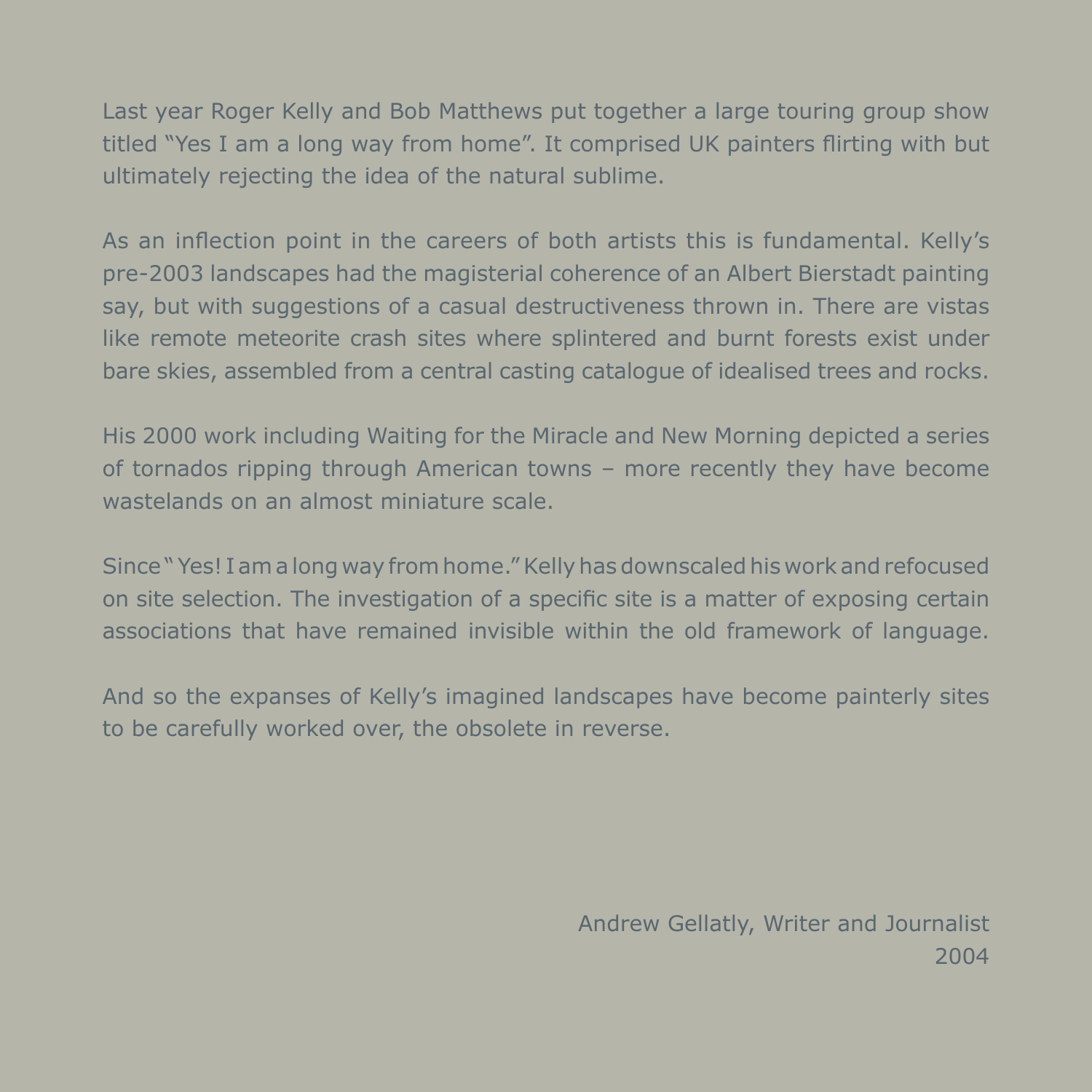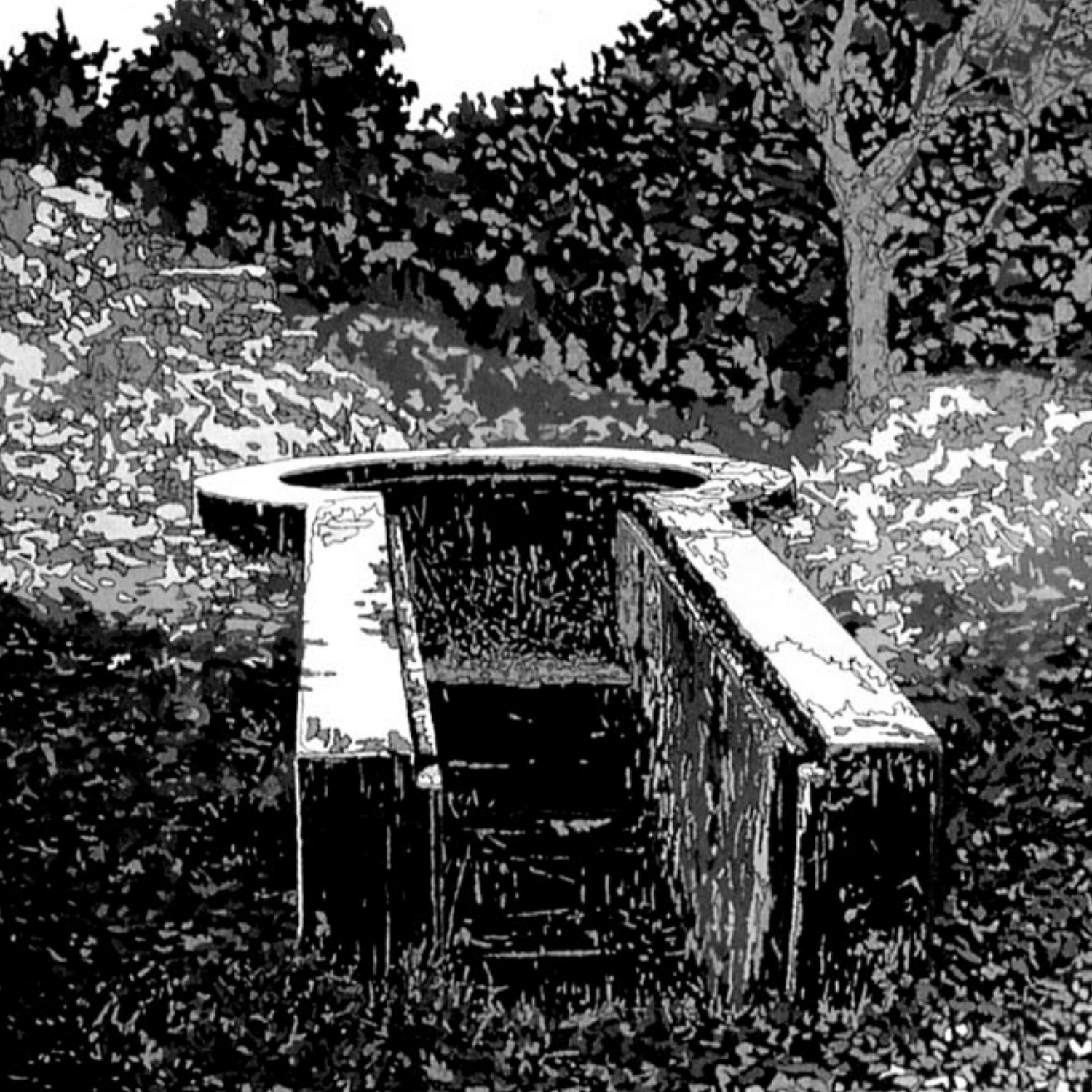Andrew Gellatly

Andrew Gellatly is a writer and journalist covering contemporary art, sports, technology and gambling. His writing appears in The Financial Times, The Scotsman, frieze, Vogue Italia and Bijutsu Techo in Japan. He has been sports and leisure editor of frieze magazine for a number of years, and is a regular contributor of interviews and features on artists.

He is a doctoral candidate at the Courtauld Institute of Art in London where he is completing a thesis on visual culture in Los Angeles during the 1950s and 1960s. He lived in Los Angeles for several years and visits the west coast regularly.

In addition to journalism his upcoming publications include an essay for a new book on Brian Wilson to be published later this year by Four Corners, and a book on the phenomenon of urban golf which he is writing with the photographer David Robinson.

Recently he wrote on Raymond Pettibon, Diana Thater, Meg Cranston and Richard Jackson for Bayerisches Staatsschauspiel / Marstall, Munich, and on the panoramic landscape photography of David Robinson for his book Wonderland. He now lives and works in London.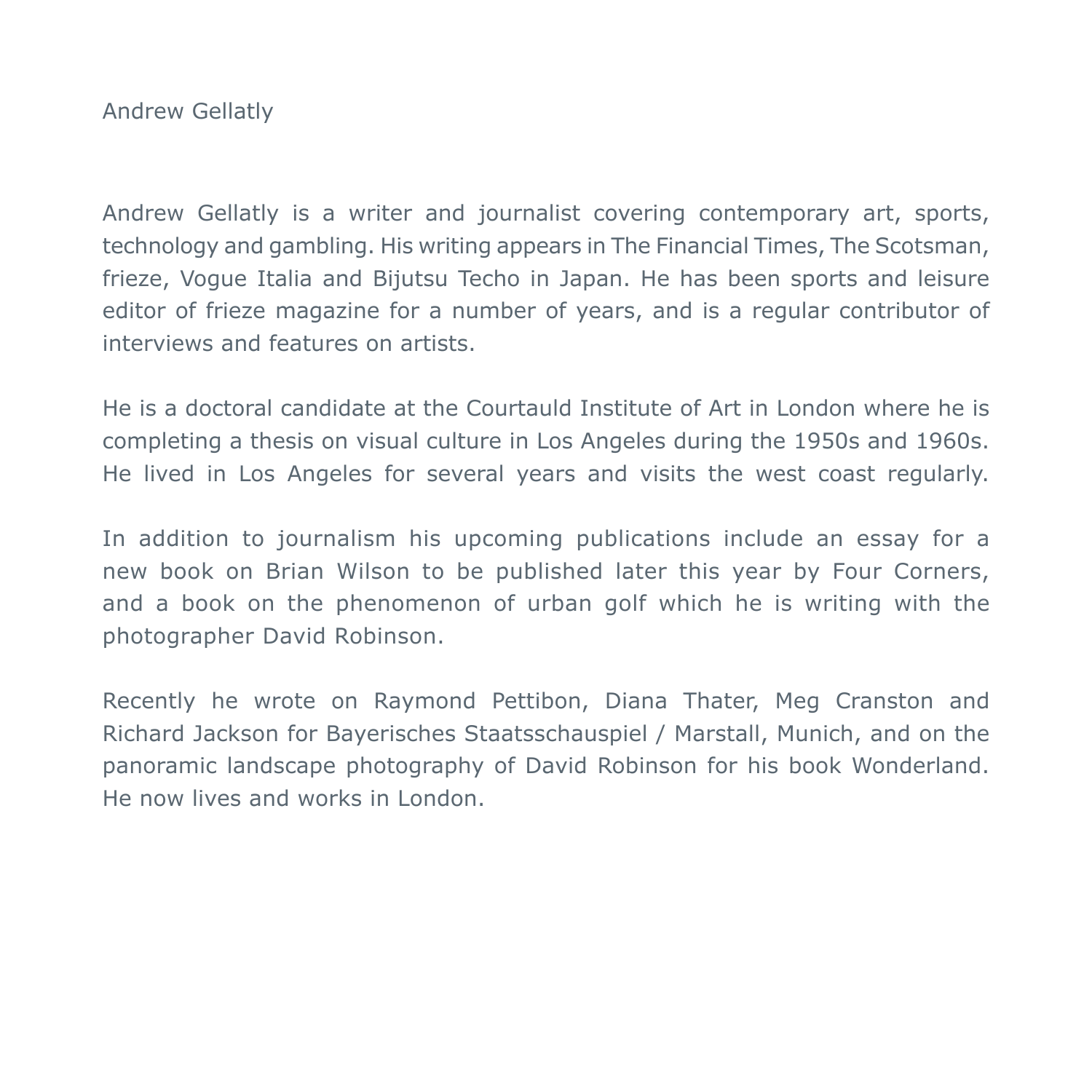Roger Kelly

Roger Kelly was born in Nottingham in 1973. He studied at Wimbledon School of Art 1993 – 96 and at Chelsea College of Art 1996 – 97.

His recent one man shows have included Nylon Gallery, London 2000, 2002; Galleria Alessandro DeMarch, Milan, Italy, 2001, 2003; Rare Gallery, New York, 2002; 32 Elder Street, London, curated by Paul Stolper, 2004.

He has been included in various group exhibitions and competitions in England, USA and Italy, including John Moores, Liverpool, 1998 and 2000; East International, Norwich, 1999; Painting and Illustration, Luckman Gallery, Los Angeles 2002. He co-curated a touring landscape group exhibition, "Yes! I am a Long Way from Home" with the artist Bob Matthews in 2003.

After text+work his next projects will include a solo exhibition at Galleria Alessandro DeMarch, Milan, Italy, and a two person show with Adam Ross at Hales Gallery, London, in 2005.

Roger Kelly also lectures at Wimbledon School of Art, Loughborough College of Art and Design and the University of Northumbria, Newcastle.